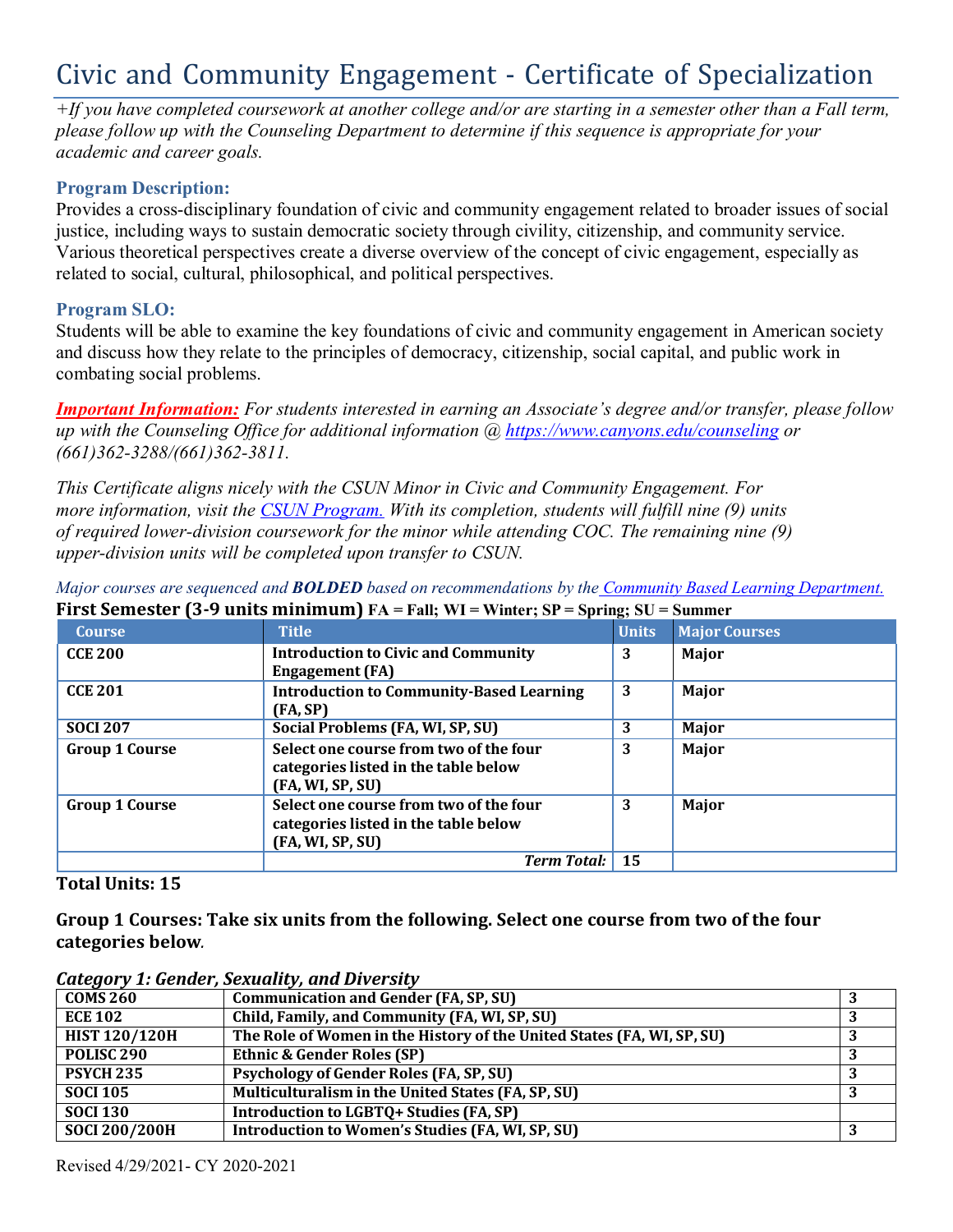*Category 2: Culture, Race, and Ethnicity*

| catcyor y 2. cantar c, nacc, and Bennicity<br><b>ANTHRO 103/103H</b> | <b>Cultural Anthropology (FA, WI, SP, SU)</b>                 |   |
|----------------------------------------------------------------------|---------------------------------------------------------------|---|
|                                                                      |                                                               |   |
| <b>BIOSCI 130</b>                                                    | <b>Contemporary Issues in Environmental Biology (FA, SP)</b>  | 3 |
| <b>COMS 256</b>                                                      | <b>Intercultural Communication (FA, WI, SP, SU)</b>           | 3 |
| <b>GEOGRPH 102</b>                                                   | Cultural Geography (FA, WI, SP, SU)                           | 3 |
| <b>HIST 111/111H</b>                                                 | United States History I (FA, WI, SP, SU)                      | 3 |
| <b>HIST 112/112H</b>                                                 | United States History II (FA, WI, SP, SU)                     | 3 |
| <b>HIST 130</b>                                                      | Social and Cultural History of the United States (FA, SP, SU) | 3 |
| <b>HIST 243</b>                                                      | History of Mexico and the Mexican and Chicano Peoples (SP)    | 3 |
| <b>HUMAN 100</b>                                                     | Introduction to Studies in the Humanities (FA, SP, SU)        | 3 |
| <b>SIGN 110</b>                                                      | <b>American Deaf Culture (FA, SU)</b>                         | 3 |
| <b>SOCI 106</b>                                                      | <b>Introduction to Race and Ethnicity (FA, SP)</b>            | 3 |
| <b>SOCI 107</b>                                                      | Introduction to Chicana/o Culture (FA, SP)                    | 3 |

#### *Category 3: Ethics, Law, and Communication*

| <b>BUS 211</b>        | Business Law (FA, WI, SP, SU)                               |  |
|-----------------------|-------------------------------------------------------------|--|
| <b>COMS 105/105H</b>  | Fundamentals in Public Speaking (FA, WI, SP, SU)            |  |
| <b>MEA 100</b>        | Mass Media and Society (FA, WI, SP, SU)                     |  |
| PARLGL <sub>101</sub> | Introduction to Law (FA, SP, SU)                            |  |
| PHILOS 120            | Introduction to Ethics (FA, WI, SP, SU)                     |  |
| PHILOS <sub>130</sub> | <b>Introduction to Social and Political Philosophy (FA)</b> |  |
| PHILOS 240            | <b>Contemporary Moral Problems (FA)</b>                     |  |

#### *Category 4: Inequality, Equity, and Critical Thinking*

| <b>ENGL 103/103H</b>    | Critical Reading, Writing & Thinking (FA, WI, SP, SU)             |  |
|-------------------------|-------------------------------------------------------------------|--|
| PHILOS 106              | Critical Reasoning (FA, WI, SP, SU)                               |  |
| <b>POLISCI 150/150H</b> | Introduction to American Government and Politics (FA, WI, SP, SU) |  |
| POLISCI <sub>250</sub>  | <b>Comparative Government &amp; Politics (FA, SP)</b>             |  |
| <b>SOCI 101/101H</b>    | Introduction to Sociology (FA, WI, SP, SU)                        |  |
| <b>SOCI 104</b>         | <b>Introduction to Social Justice Studies (FA, SP)</b>            |  |
| <b>SOCI 108</b>         | Thinking Critically About Social Issues (FA, WI, SP, SU)          |  |

# **Counseling Resources**

Civic Engagement: http[s://ww](http://www.canyons.edu/academics/learning/civic-engagement/index.php)w[.canyons.edu/academics/learning/civic-engagement/index.php](http://www.canyons.edu/academics/learning/civic-engagement/index.php)

Community Based Learning: http[s://ww](http://www.canyons.edu/academics/learning/)w[.canyons.edu/academics/learning/](http://www.canyons.edu/academics/learning/)

Counseling Department: https:/[/www.canyons.edu/studentservices/counseling/index.php](http://www.canyons.edu/studentservices/counseling/index.php)

Honors Program: https:/[/www.canyons.edu/academics/honors](http://www.canyons.edu/academics/honors)

Campus Alliances: https:/[/www.canyons.edu/administration/ie2/equity/alliances.php](http://www.canyons.edu/administration/ie2/equity/alliances.php)

National Society of Leadership and Success: https:/[/www.nsls.org/](http://www.nsls.org/)

CSUN Civic and Community Engagement Minor: https://catalog.csun.edu/academics/cce/programs/minorcivic-and-community-engagement/

Petition for Certificate – Petitions are due in the fall/spring/summer term you will complete the requirements, and may be submitted before your last term or up until the final day of the term. Petitions must reviewed with a counselor and may be downloaded here:

https:/[/www.canyons.edu/\\_resources/documents/studentservices/admissions/Petition\\_for\\_Certificate\\_of\\_Special](http://www.canyons.edu/_resources/documents/studentservices/admissions/Petition_for_Certificate_of_Special) ization.pdf

#### **Career Resources**

California Career Zone: https:/[/www.cacareerzone.org/](http://www.cacareerzone.org/) O\*Net Online: https:/[/www.onetonline.org/](http://www.onetonline.org/) Bureau of Labor and Statistics: [www.bls.gov](http://www.bls.gov/)